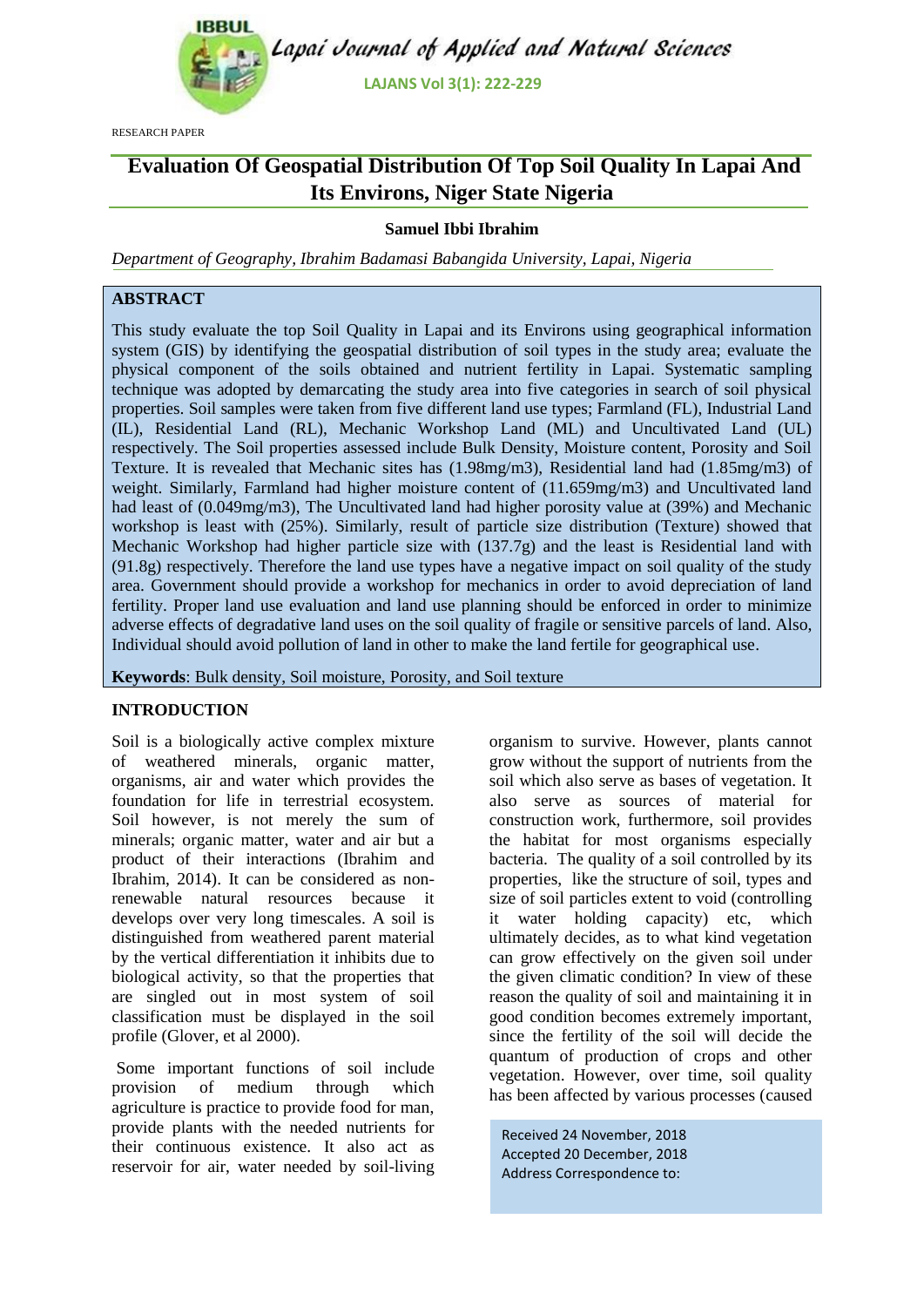by both natural and anthropogenic factors). This had led to soil degradation in various part of the world. Soil degradation can be described as the process by which one or more of the potential ecological function of the soil is harmed. These functions relate to biomass production such as nutrient, air, water supply, root support for plants (Andrew and Moorman, 2002). Carter (2002) define soil degradation as the process in which soil losses its fertility and its productive capacity caused by agricultural mismanagement, over use, population pressure and over grazing. It has adverse effect on soil and leads to a decline in soil quality.

Top soil quality affects and is affected by food, feed, and fiber production practices. It is also directly linked to environmental quality (i.e. water and air quality, global warming, and energy use for production practices). Unfortunately, moderate to severe soil degradation through erosion, compaction, leaching, and loss of biodiversity, structure, and tithe continues in Nigeria and around the world due to previously unrecognized consequences of traditional soil and crop management practices (e.g., intensive tillage, excessive nutrient and pesticide applications, and over-consumption of fossil fuels). Reports on the state of our land suggest that soil (deposited off-site as sediment or dust), nutrients, and organic matter have been lost at rates far exceeding a sustainable level. Soils types are influenced by the geospatial position such as slope, vegetal location. Obviously soils are distributed across the land base on their exposure to the climatic conditions. Soil quality (SQ) is the capacity of a specific soil to function within natural or managed ecosystem boundaries to sustain plant and animal productivity, maintain or enhance water and air quality and support human health and habitation (Mohammed, 2012). The concept of Soil Quality is particularly crucial given the high rates of soil degradation, prevalent in Niger state especially in Lapai environs. Currently, detection and monitoring of soil degradation and evaluation of management impacts are based on measurement of degradative fluvial processes like annual soil loss (Glover et al., 2000), and individual soil properties such as topsoil depth and nutrient contents (Arshad et al., 1996; Brejda et al., 2000; Andrew et al., 2004 ). The former are implicit indications of the Soil quality whereas the latter yield a disaggregated view of Soil quality that ignores interactions between and among soil properties/processes, with respect to its capacity to support crop growth and yields. These weaknesses may be overcome through monitoring crop vigour and yields on a given soil (Brejda et al., 2000). However, different crops respond differently to a given set of soil properties, processes and their interactions. Furthermore, this approach is subject to temporal variations in weather conditions in a given area.

**Location of the Study** 



Figure 1: Map of Nigeria inset Niger state and Lapai local government area

## **METHODOLOGY**

Lapai is the Local Government head quarter, located within Latitude  $9^0 04'N$ ,  $9^0 05'N$  and Longitude  $6^{\circ}$  34' E,  $6^{\circ}$  35' E. Lapai covers an area of about  $3730 \text{km}^2$  with a population of about 18,600 people (National Bureau of statistics 2014). Lapai local Government Area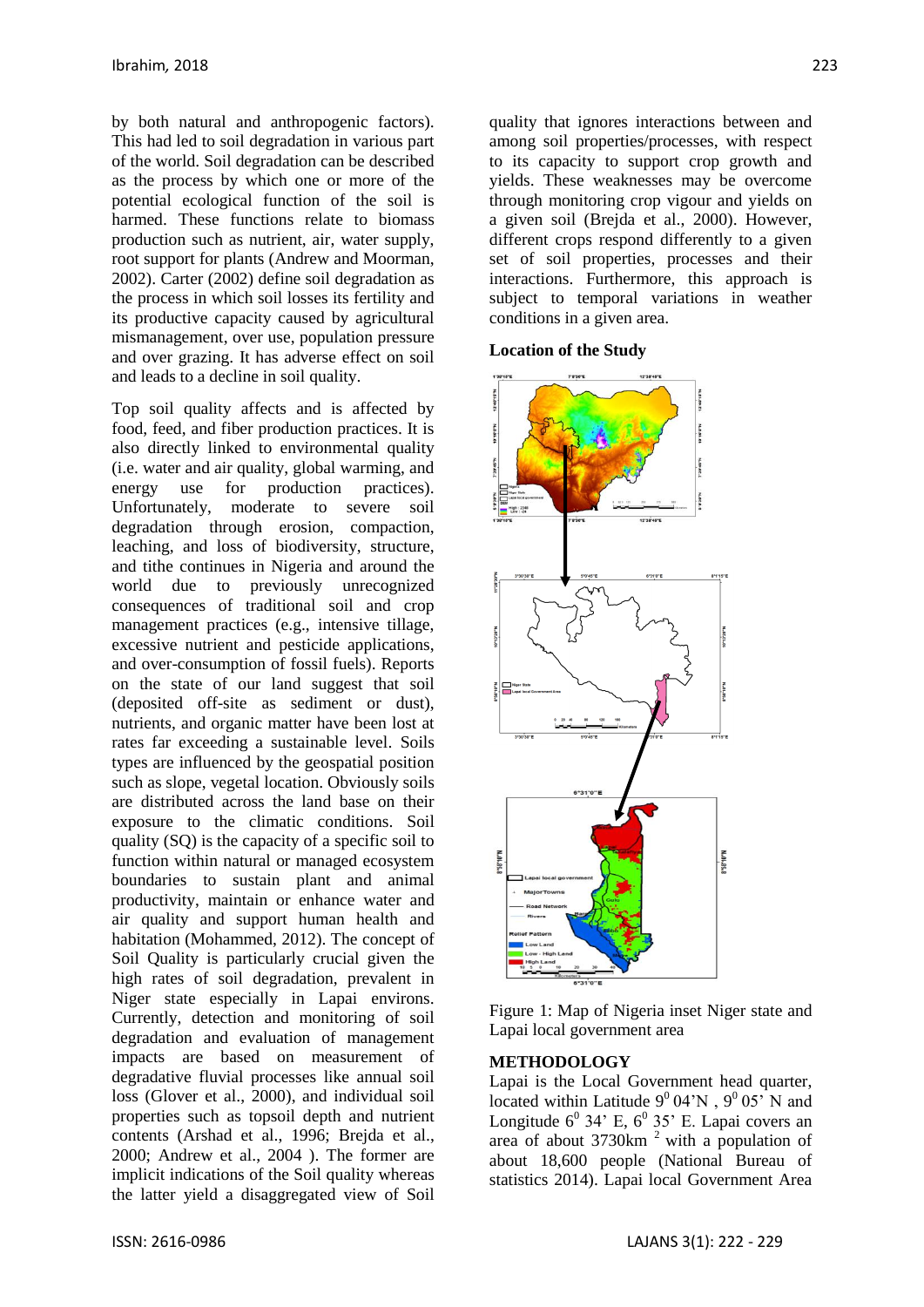is bounded by the North by Paikoro Local Government, Agaie Local Government by the West; Gurara Local Government is at the eastern part while Federal Capital and Kogi State occupies the Southern part of Niger State, Nigeria.

Lapai Local Government experiences two distinct seasons of dry and wet seasons. The annual rainfall varies from about 1,600mm in the South to 1,200mm in the northern part of Lapai Local Government Area of Niger State. The duration of the rainy season ranges from 150 to 210 days or more diminishing from northward from the south respectively. The rainy season begins from the month of April or May and ends in November. The season is characterized by little cold, average rainfall with thunder storm and strong wind capable of mass destruction, meanwhile the dry season begins from the month of September or October and ends with the coming of rainfall in April or May. It is also characterized by excessive heat and hot sun shine dry winter wind and harmattan dust. The study area is predominantly covered with the ferruginous tropical soil which is basically derived from the Basement complex rocks, as well as from old sedimentary rocks. Such ferruginous tropical soils are ideal for the cultivation of guinea corn, maize, millet and groundnut. The entire landscape is covered Guinea Savannah Vegetation which is characterized by woodlands and tall grasses dense species.

Lapai town is systematically selected due to her population and land use diversity. A systematic technique was adopted in calibrating the town of Lapai base map in to 2.5 cm<sup>2</sup> from which 25 cells were sampled. Soil samples for laboratory analysis were taken using traversing across different Land used Land Cover Type (LLCT) and subjected to physical parameter test for soil quality in the study area.

Soil samples were taken from five (5) different land use types, these are farmland (FL), Industrial Land (IL), Residential Land (RL), Mechanical Workshop Land (ML) and Uncultivated Land (UL). Samples were obtained from these land use locations for the study.

| <b>LULCT</b>                | Description and location of sampling point                                                                                                                                                                                                                                                                  |
|-----------------------------|-------------------------------------------------------------------------------------------------------------------------------------------------------------------------------------------------------------------------------------------------------------------------------------------------------------|
| Farmland (FL):              | FL is located on latitude $09^{\circ}$ 01'N and longitude $06^{\circ}$ 35'E along<br>Government day Secondary School close to Mararaba village. The<br>farmland has been under cultivation for several years ago. Crops<br>that are grown on the land include yam, maize, melon, ground nut<br>and sorghum. |
| Industrial Land (IL)        | IL is located on latitude $09^{\circ}$ 05'N and longitude 06 <sup>°</sup> 34 E. The<br>sample was obtained from Namiye Block Industry opposite<br>Ibrahim Badamasi Babangida University, Lapai.                                                                                                             |
| Residential Land (RL)       | RL is located on latitude $09^{\circ}$ 03'N and longitude $06^{\circ}$ 34'E. The<br>land had been converted to residential since 1980 and beyond.                                                                                                                                                           |
| Mechanic Workshop Land (ML) | ML is located on latitude $09^{\circ}$ 02'N and longitude $06^{\circ}$ 34'E Lapai.<br>These land use was selected systematically from various types<br>based on its peculiarity and coverage of where auto-mobile<br>mechanics carry out the repairs of vehicles.                                           |
| Uncultivated Land (UL):     | UL is located on latitude and $09^{\circ}$ 02'N longitude $06^{\circ}$ 33'E<br>Opposite Junior Secondary School Lapai. The land area is covered<br>with dense tress and grasses due to its undisturbed nature by<br>human activities.                                                                       |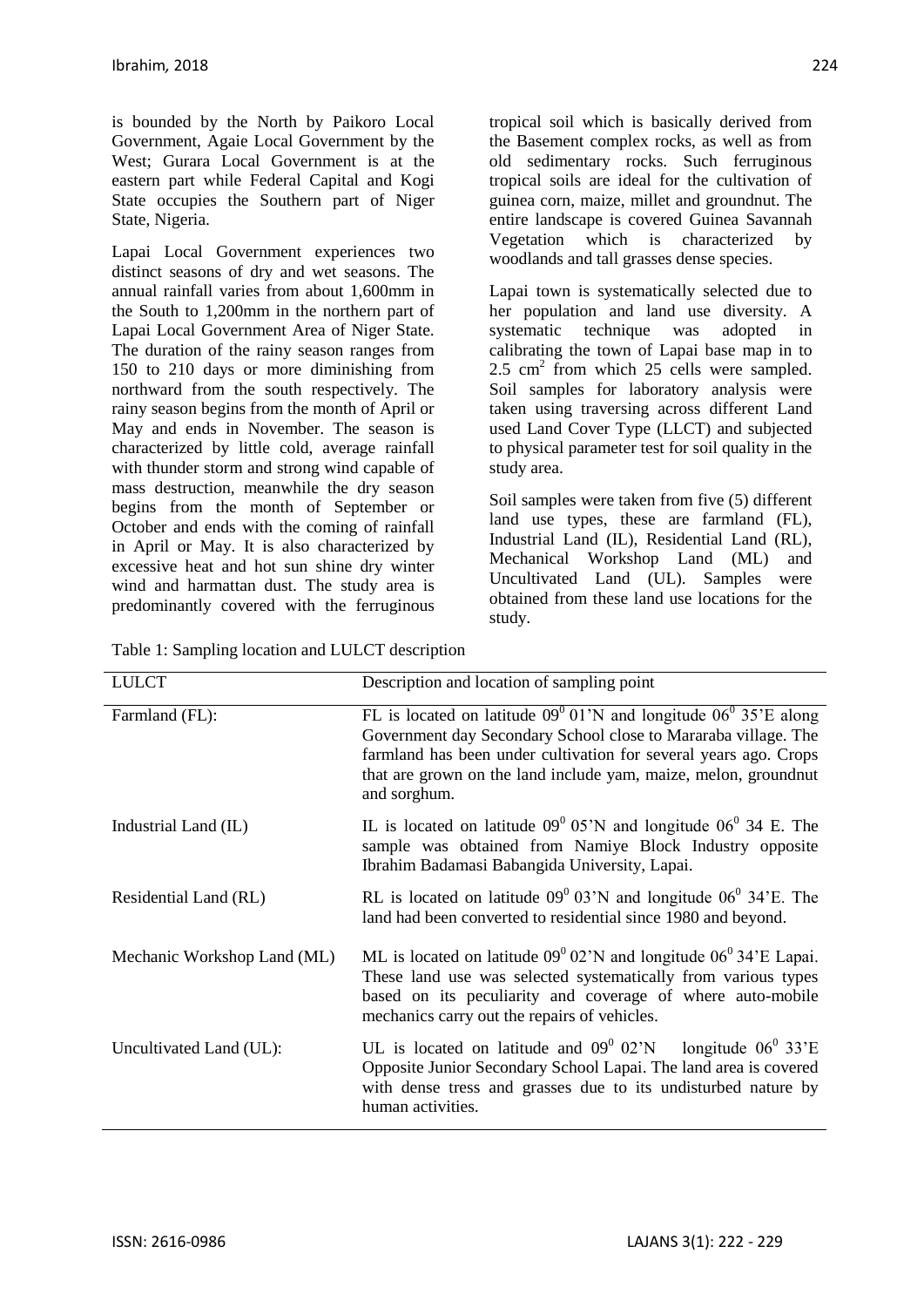The soil analysis conducted includes physical analysis and different laboratory techniques were used to carrying out the analysis.

## **Physical analysis**

The physical properties of the soil determined or analyzed includes: Soil texture, Bulk density, Moisture content, Porosity.

## **Particles Size Distribution**

Sieve analysis method was used in determining the particles size. This method is the simple shaking of the sample in the sieves until the amount retained becomes more or less constant. Alternatively, the sample was washed thoroughly with a non-reacting liquid (usually water) before the soil sample is purred into the sieve. This process is called sieve washing.

## **Bulk Density Determination**

The determination was done by oven drying and weighing known volume of soil samples (core method). The bulk density values were calculated using the formula below.

 $Bd = \frac{weight\ of\ over\ dried\ soil}$ total volume of soil

## **Measurement of Soil Moisture Content**

The soil moisture content may be expressed by weight as the ratio of the mass of water present to the dry weight of the soil samples, or by volume as ratio volume of water to total volume of the soil sample. To determine any of these ratios for a particular soil sample, the water mass must be determined by drying the soil to constant weight and measuring the soil samples as after and before drying. The water mass or weight is the difference between the weights of wet and oven dry samples. The criterion for a dry soil sample is the soil sample that has been dried to constant weight in oven at temperature between  $100-110^0$  C  $(105^{\circ} \text{ C} \text{ is typically})$  it seems that this temperature range has been based on water boiling temperature and does not consider the soil physical and chemical characteristics (Mohammed, 2012).

## **Porosity Determination Methods**

There are many different porosity determination methods. The simplest one is the determination of porosity by saturated method. In this method, the beakers are first filled to the same mark with gravel, sand, silt or mixture of these three materials. Then the water is poured into each of the beakers until it reaches the top of each material.

Porosity is determined by dividing the volume of water that you were able to pour into material by the total volume of that material. The result is expressed as a percentage. The formula below was used to calculate the porosity percentage.

Porosity  $=$  $\frac{amount\ of\ water\ added\ to\ sample}{total\ cumulative\ volume} \times 100$ total sample volume



Plate 1: Field assistant sourcing for soil samples in the field

## **RESULTS AND DISCUSSION**

Sieve analysis method was used to determine the particle size distribution; sieve analysis was used because of its simplicity, cheapness and ease of interpretation. This method may be simple shaking of the sample in sieves until the amount retained becomes more or less constant. Alternatively, the sample was washed thoroughly with a non-reacting liquid (usually water). This process is called sieve washing.

This technique is well adopted for bulk materials. A large amount of materials can be readily loaded into 8-inch diameter (200mm) sieve trays. Particle size distributions are conserved with particles too small for separation by sieving to be practical. A very fine sieve, such as 37mm sieve, is exceedingly fragile and it is very difficult to get materials to pass through it. Another disadvantage is that the amount of energy used to sieve the sample is arbitrary determined. Over energetic sieving causes attrition of the particles and thus changes particle size distribution, while insufficient energy fails to break down loose agglomerates. Although manual sieving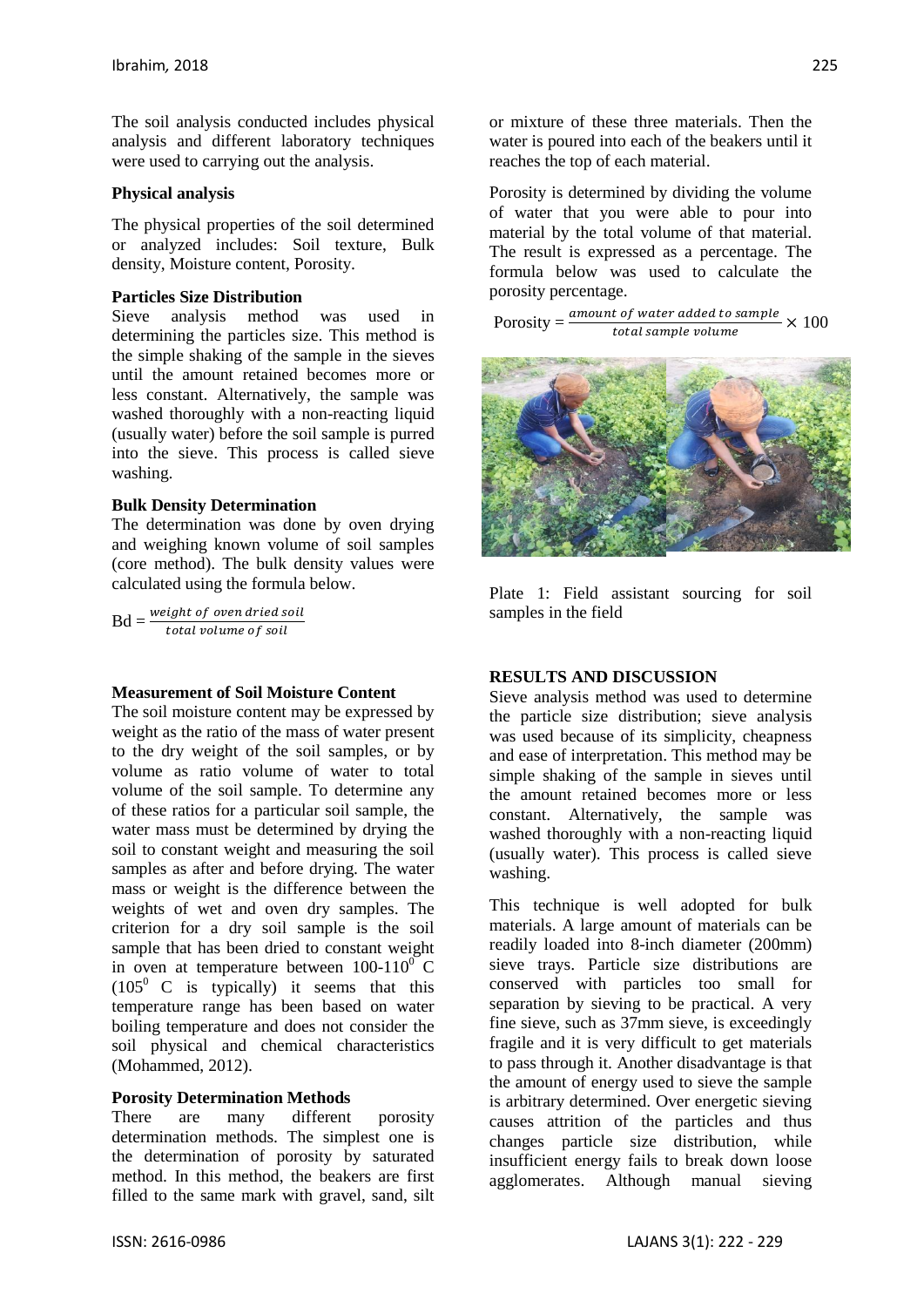procedures can be ineffective, automated sieving technologies using image sieve analysis can be time consuming, accuracy becomes compromised when preliminary sieving technique is not properly handled [\(Pavel & Gavrilescu, 2008\)](#page-7-0). This according to [Laborda](#page-7-1) *et al.*, (2016) significantly influence application and designed especially in construction management.

Particle size distribution (texture) revealed highly variable of sand, silt and clay. Mechanic workshop land had. Higher particle size of (137.7g) the next is industrial land with (121.8g) then Uncultivated land with (120.7g) followed by farmland with (93.9g) and the least is Residential land with (91.8g). The soils are generally sandy with textural classes ranging from sand (Mechanic workshop land, Industrial land and Uncultivated land) to sandy loamy (Residential and farmland). Soil texture is important because it is related to several soil properties such as soil structure, aeration, water holding capacity, nutrient storage and water movement and bearing strength (Carter, 2002). In addition, they are important for agricultural planning and development especially crop production. In light of the current trend of food demand and the needs for optimization of agricultural production process towards achieving food security, knowledge of soil properties becomes necessary.

## **Particle Size Distribution**

Particle size distribution from textural analysis revealed highly variable of sand, silt and clay. Mechanic workshop land had. Higher particle size of (137.7g) the next is industrial land with  $(121.8g)$  then Uncultivated land with  $(120.7g)$ followed by farmland with (93.9g) and the least is Residential land with (91.8g). The soils are generally sandy with textural classes ranging from sand (Mechanic workshop land, Industrial land and Uncultivated land) to sandy loamy (Residential and farmland). The result of spatial analysis as presented in Figure 2 shows the presence of four category of soil particles size across the study area. The finest particles are between the ranges of 91.81- 113.47<sub>9</sub>. Areas with this kind of soil particles include the Lapai main town, Takalafiya and some part of Gulu. Soil of this particle size is known for high infiltration with low permeability, thus suitability for agricultural production is largely a function of the layer thickness [\(Wilkinson](#page-7-2) *et al.*, 2009; [Nocentini](#page-7-3) *et al.*[, 2010;](#page-7-3) Khot *et al.*[, 2012\)](#page-7-4).

The next class of soil particles has a weight of 113.47-136.55g cutting across Ebbo, Gulu and Baro with some few isolated spot around Takalafiya. Hydrological assessment of these locations indicates presence of large water bodies making the soil heavier due to compartment from sediment. Adjourning the 113.47-136.55g is region of particles weight between 136.55-170.46g. Areas of this particles size are characterized of gentle slope rising from the river banks. The responsible factor for the rise in the particles weight has a strong correlation with the river alluvium deposit over time along the river banks which gradually block the bank forming a gentle sloping land.

The last class of soil particle weight in the study area is weight between 170.46-200.90g making it the most heavily among all regions. Particles of such weight exist at the extreme end of the eastern part and the western part of the study area covering Muye community. The soil particles of this magnitude serve as an import factor required for infiltration and recharge of groundwater. They are formed from the silting and sedimentation of a river due to rapid drop in the potential energy of a flowing water body. Although this region might be very suitable for agricultural production especially swamp rice especially when underlay by loamy clayed soil with tighter spore space which enable it minimize water loss to transmission.



Figure 2: Particle size distribution in Lapai

Moisture Content Distribution

The basic method in determining moisture content is to carefully weigh the sample in its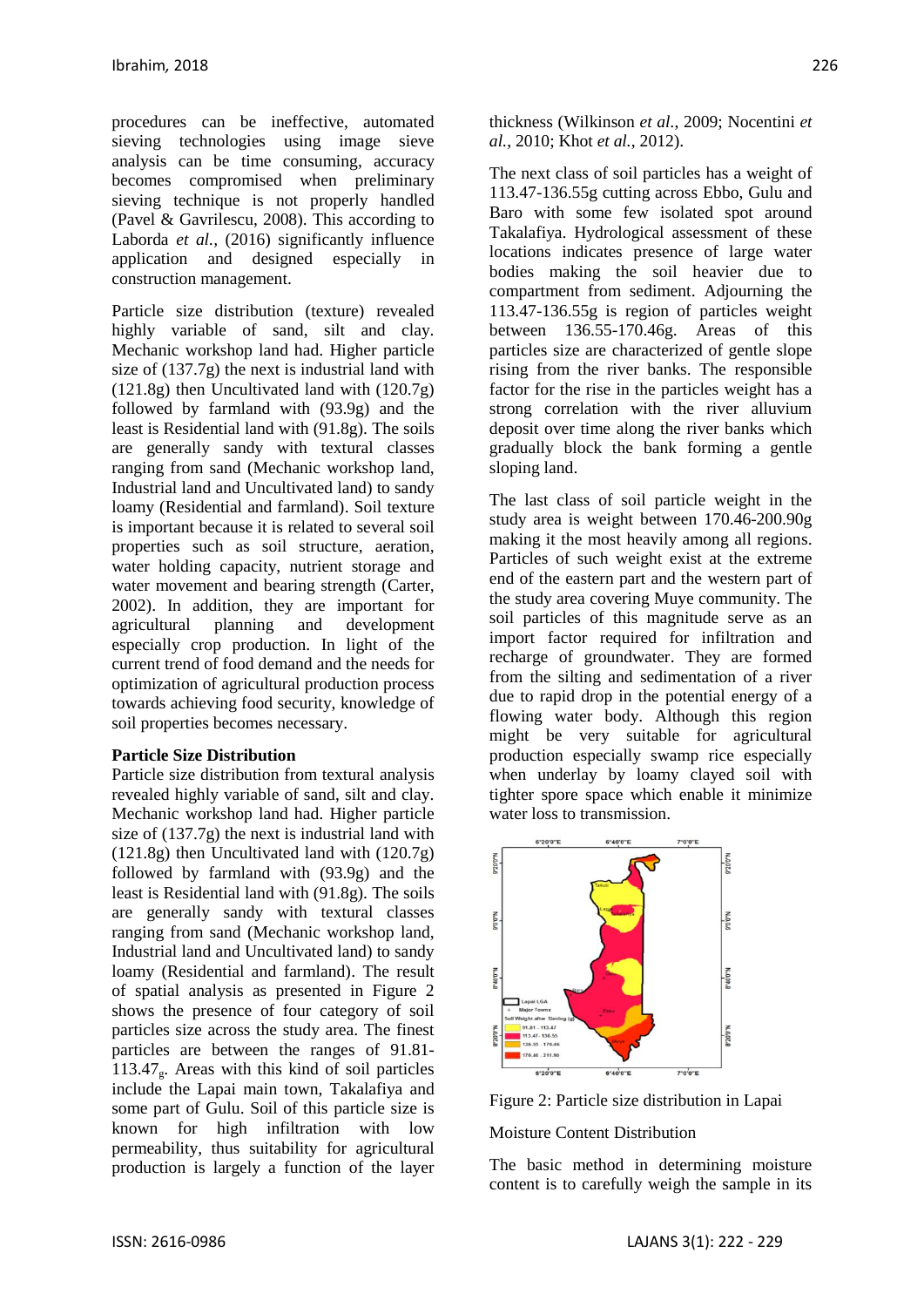original state as shown in Figure 3, drying the water contained in the sample, and then reweighing. This was done in a large oven like chamber at a temperature above the boiling point of water. The main procedure to weight a small metal pan and write down the weight, place a 300g of soil into the pan and write down the weight. Dry the sample of soil in an oven for 24 hours at 110 to 120 degree Fahrenheit. Then place the dried sample in the metal pan again and weight the sample. Subtract the container weight from the total initial weight of 300g to get solution A. then subtract the container from the dried sample to get solution B.

The following equation was used to arrive at the total moisture content of the sample.

$$
\frac{C-B}{B-A}\times 100=C
$$

Where  $A = Weight of Can, B = Weight of dry$ Soil,  $C = Weight$  of wet Soil.

The result obtained and presented in Figure 3 shows the existence of four (4) categories of moisture distribution in the study are. The first region is classified into low moisture content region covering Ebbo and a small part of Taka-lafiya. Next to the low moisture content area is the low to moderately elevated areas which cover substantial part of the study area which comprises; Gulu, Lapai and part of Taka-lafiya. This followed by the moderate moisture content area especially the southern and the Eastern part of Lapai. The high moisture contents region in the study are a smaller in landmass compare to moderate and moderate to high moisture regions. The high moisture areas are confined within the riverside which moisture is available throughout the year. Water from the river especially the river Niger at the western part of the study area is a great feeder to moisture recharge of the prevalent soil along the bank. When porosity, permeability and transitivity are related, the large deposit of porous material at this part might significantly influence the moisture content of the soil. This large moisture content can provide a framework through sustainable groundwater exploration can effectively be developed. In terms of agriculture, they can provide a suitable site for swamp rice and sugar cultivation to ensure food secure and available of raw material for industrial conversion to finish goods.



**Figure 3: Moisture Distribution in Lapai**

In other words, subtract solution A from solution B and divide the total by solution B and solution A then multiply the answer by 100. The total received is the moisture content of the sample. The moisture content is reflected as percent moisture on a weight basis. Farmland had higher (11.659) and uncultivated had the least (0.049) moisture content respectively the relatively higher moisture content in farmland could be attributed to high clay content of the soil. This has been buttressed by Andrew et al, (2004) that fine texture soil hold more moisture than coarse texture soils. Variability in moisture content is higher in soils of farmland than in soils of other land.





*Source: Research Fieldwork 2014*

The laboratory result of bulk density, in determining bulk density a soil core was obtained by clearing any vegetation from the soil surface, then knocking a metal cylinder of known dimension into the ground. The soil core is then excavated from the ground assuring that the cylinder is full of soil, while at the same time flush with the end of the cylinder assuring the total volume of the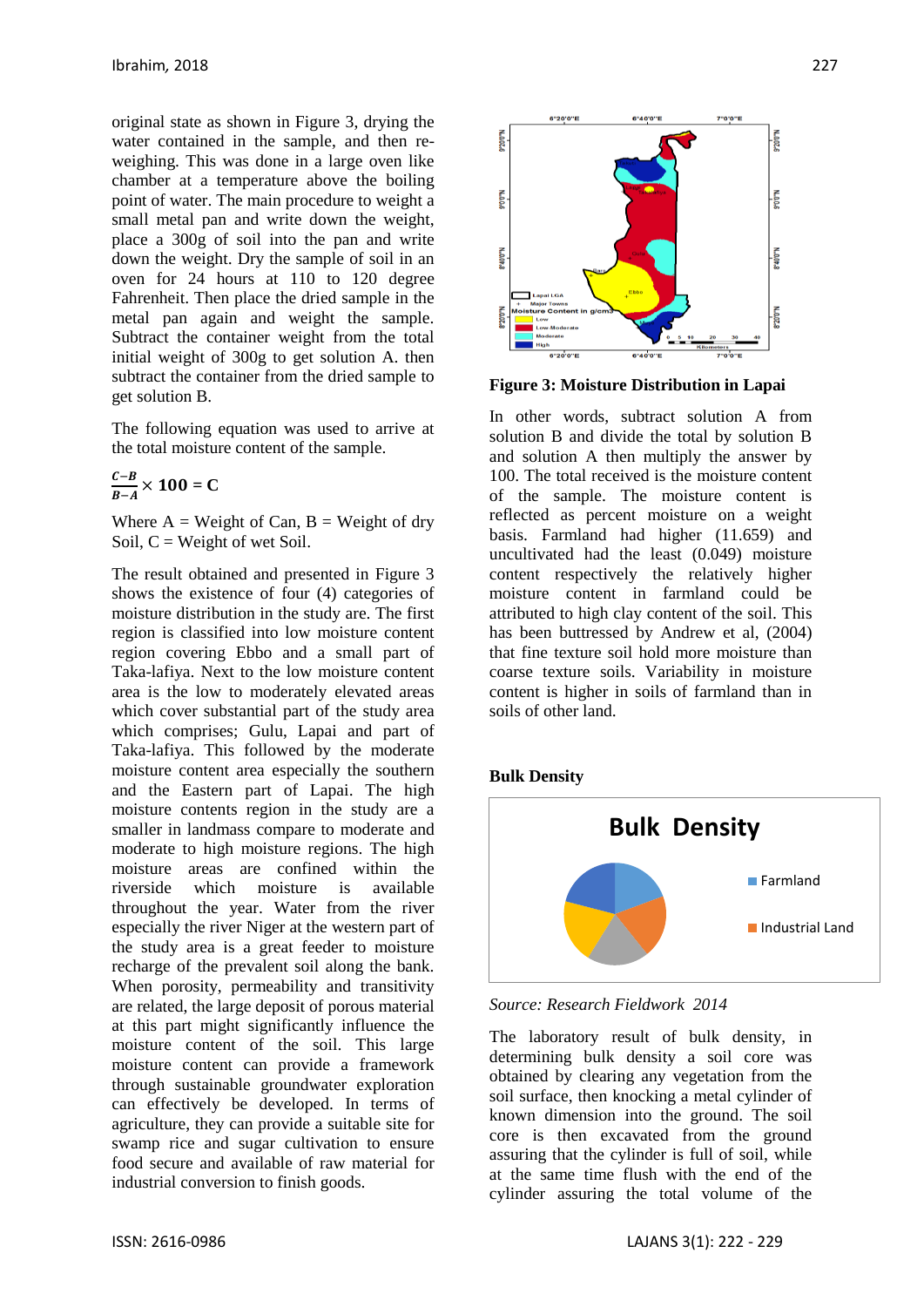cylinder is full but not overflowing. Once soil core was collected, it was bagged so that the soil does not get dried and lose any moisture.

Lab analysis of soil core starts with the soil core being weighted as it was found in the field. The weight is recorded and the core is placed into oven at  $105^{\circ}$ C to obtain oven dry (OD) whereby soil moisture has been removed. The oven dry soil is weighted and the water content can then be calculated by the volume of water  $(cm<sup>3</sup>)$  divided by the total volume of soil  $(cm^3)$ . Bulk density will be calculated by the mass of oven dry soil (g) divided by the total volume of soil  $(cm<sup>3</sup>)$ .

The equation used in calculating bulk density is

*Bulk density (P)* = 
$$
\frac{mass \space of \space open \space dried \space soil}{total \space volume}
$$

Soil that has a well-developed structure will become less dense as porosity increases thereby resulting to increase in bulk density. Soil which show massive structures and less porosity will show higher bulk density ranging from 1.6 to 1.7gcm-3, water movement will be hindered at this point down the profile. Mechanic site had higher bulk density of  $(1.98mg/m<sup>3</sup>)$  while residential had the least of (1.84) bulk density variability is more variable in farmland. The high bulk density value in mechanic site may be attributed to trembling by heavy vehicles. Bulk density of 1.6mgm<sup>-3</sup> may inhibit root growth and development and also slow the movement of water in the soil. This property may limit the use of those soils for agriculture. Good plant growth is best in bulk densities below  $1.4 \text{mg/m}^3$  for clay soils and  $1.6$ mg/m<sup>3</sup> for sands. According to Andrew and Moorman (2000), bulk density value of the soils may could become a problem to crop growth with the exception of the industrial area. Sandy nature of the soils may have also contributed to the high bulk density.

## **Conclusion and Recommendation**

The study revealed that the soils in Lapai are generally sandy. Particle size distribution (texture) revealed highly variable of sand, silt and clay. Mechanic workshop land have higher particle size of (137.7g) the next is industrial land with (121.8g) then Uncultivated land with (120.7g) followed by farmland with (93.9g) and the least is Residential land with (91.8g). The soils are generally sandy with textural classes ranging from sand (Mechanic

workshop land, Industrial land and Uncultivated land) to sandy loamy (Residential and farmland). Bulk density value of the soil was used generally, soil with highest value of  $(1.98mg-m<sup>3</sup>)$  and the least value of  $(1.85mg-m<sup>3</sup>)$ . The highest bulk density values of the soil were attributed to the sandy nature of the soils and compaction caused by human activities. The moisture content of the soil was generally low in all the samples of the soils used. The lowest is Uncultivated  $(0.049mg/m<sup>3</sup>)$  while the highest is Farmland with  $(11.659mg/m^3)$ ) moisture content respectively. The relatively highest moisture content in farmland could be attributed to high clay content of the soil that is why the soil is suitable for cultivation. The porosity of the soils was also low and are found to be lower than 50% in all the soils. Porosity is relatively higher on uncultivated land with (39%) and the least in mechanic workshop land with  $((25%)$ . The low porosity value in mechanic workshop land was attributed to the high bulk density nature of the soils. Variability in porosity is higher in industrial land and least in residential land.

- i. Government need to provide a specified area for mechanics workshop in order to avoid depreciation of fertile land.
- ii. Proper land use evaluation and land use planning should be enforced in order to minimize adverse effects of degradative land uses on the soil quality of fragile or sensitive parcels of land.
- iii. Individual should avoid pollution of land in other to make the land fertile for geographical use.

## **REFERENCES**

- Andrews S.S, Moorman T.B. (2002), Introduction. *Agronomy Journal* 94, 1-2.
- Andrews S.S, Karlen D.L, Cambardella C.A. (2004), The soil management assessment framework: A quantitative soil quality evaluation method. *Soil Science Society of America Journal* 68, 1945- 1962.
- Arshad M.A, Lowery B, Grossman B. (1996). Physical tests for monitoring soil quality. p. 123-141. In: Doran JW, Jones AJ,